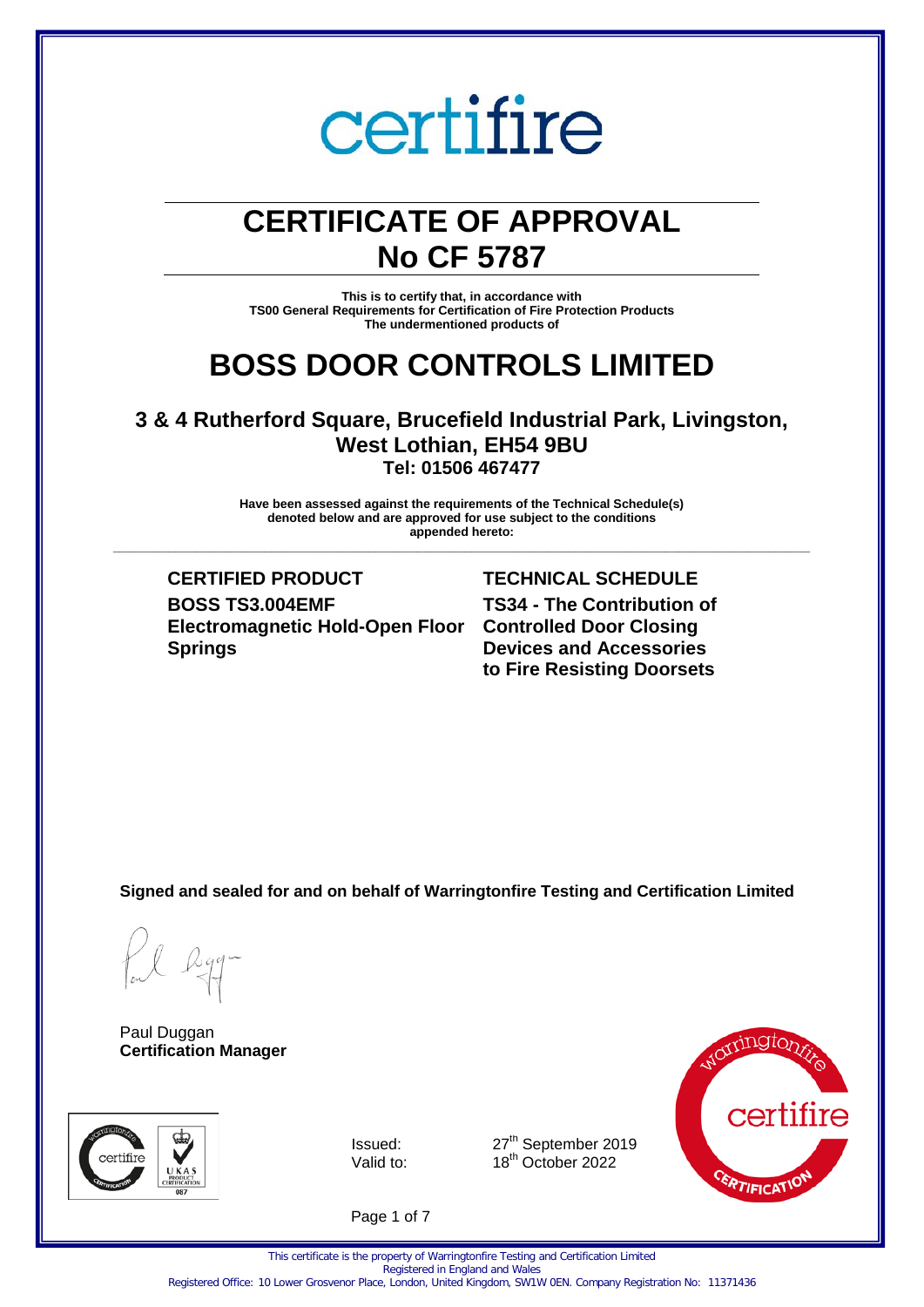## **CERTIFICATE No CF 5787 BOSS DOOR CONTROLS**

### **BOSS TS3.004EMF Electromagnetic Hold-Open Floor Springs**

1. This approval applies to the BOSS TS3.004EMF electromagnetic hold-open floor spring door closer models. The approval applies to the following configurations:

|      |                                   | <b>TS3.004EMF</b>                  |
|------|-----------------------------------|------------------------------------|
|      | Single-action                     |                                    |
|      | Double-action                     |                                    |
|      | Electrically powered hold<br>open |                                    |
| Key: | Approved<br><b>*Not approved</b>  | √ <sup>*</sup> - ITT Doorsets only |

*Note: Where alternative single-action accessories for non-fire applications are included within the packaging, the use of these components on fire resisting door assemblies will invalidate the certification.* 

2. This approval relates to their use with the following door assemblies: -

**Latched and unlatched, intumescent sealed door assemblies consisting of timber faced and edged leaves with timber, cellulosic or mineral cores in timber frames having a fire resistance up to 60 minutes (Code ITT).** 

**Single action only - latched and unlatched, insulated and uninsulated, door assemblies consisting of metal faced and edged leaves in metal frames and having a fire resistance up to 240 minutes (Code IMM/MM).** 

- 3. This certification is provided to the client for their own purposes and we cannot opine on whether it will be accepted by Building Control authorities or any other third parties for any purpose.
- 4. This approval is applicable only to the specified closers when mounted in the applications stated above and under the classification codes section of this certificate and used with door assemblies of proven fire resistance (as defined in BS EN 1634-1 or BS 476: Part 22: 1987) and having power ratings appropriate to the leaf sizes subject to a minimum size 3 (as specified in BS EN 1154).

Page 2 of 7 Signed E/002

fil agg-

Issued: 27<sup>th</sup> September 2019 Valid to:  $18^{th}$  October 2022

This certificate is the property of Warringtonfire Testing and Certification Limited Registered in England and Wales Registered Office: 10 Lower Grosvenor Place, London, United Kingdom, SW1W 0EN. Company Registration No: 11371436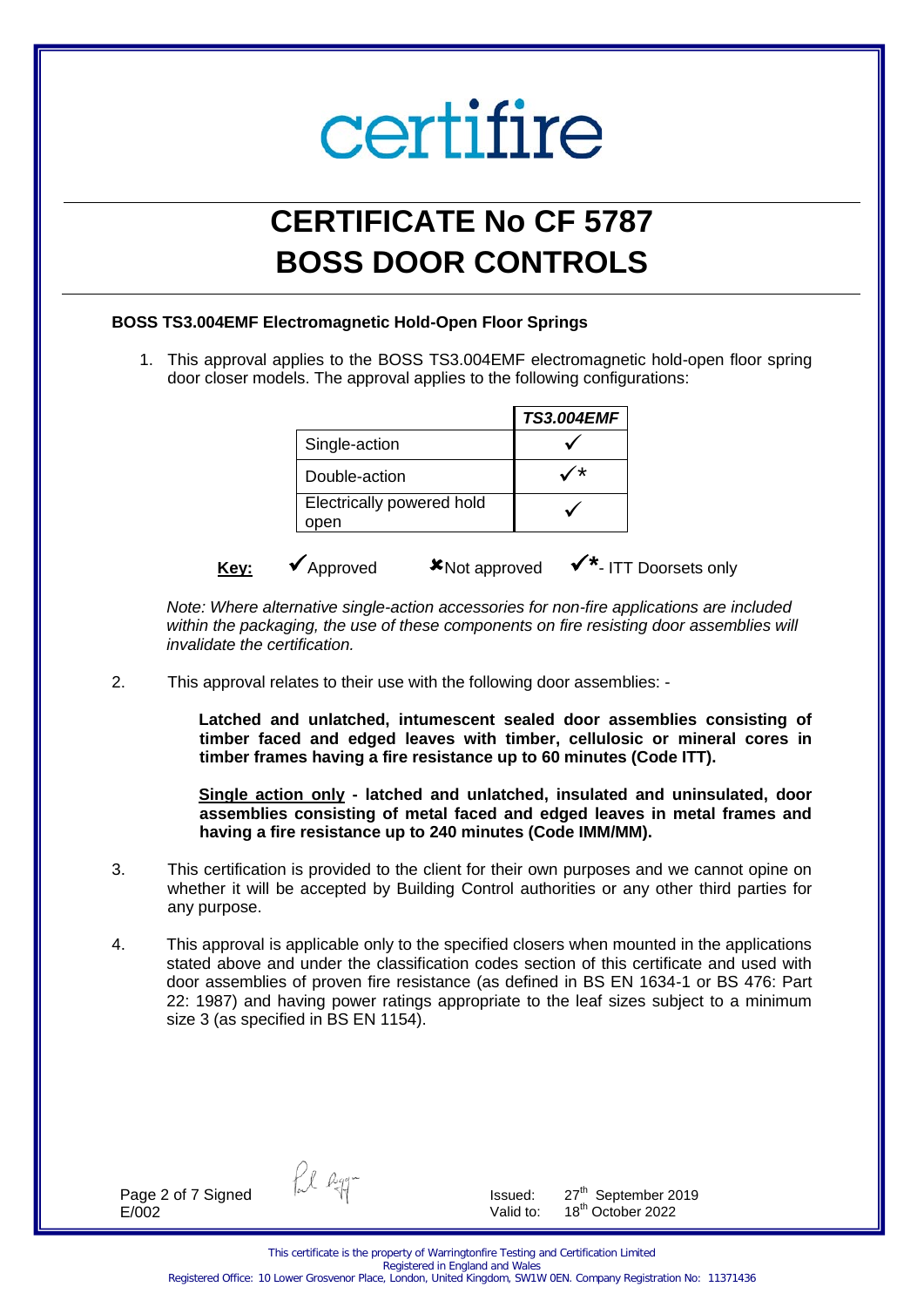### **CERTIFICATE No CF 5787 BOSS DOOR CONTROLS**

### **BOSS TS3.004EMF Electromagnetic Hold-Open Floor Springs**

- 5. This approval relates to the above floor springs used with latched or unlatched single-leaf or double-leaf, double-action door assemblies consisting of timber faced and edged leaves with timber, cellulosic or mineral cores and in timber frames:
	- a. FD30, E30 and EI30 applications Single-action applications (Code ITT)
		- i. Door leaves shall not less than 54 mm thick doors.
		- ii. The door frame shall consist of timber no less than 44 mm thick with a minimum density of 640 kg/m<sup>3</sup>.
		- iii. The top pivot and top strap must be bedded on a 1.5 mm thick ISL graphite based intumescent sheet material to all faces of recess in both the frame head and top edge of the door,
		- iv. The bottom strap must be bedded on a 1.5 mm thick ISL graphite based intumescent sheet material to all faces of recess
	- b. FD30, E30 and EI30 applications Double-action applications (Code ITT)
		- i. Door leaves shall not less than 54 mm thick doors.
		- ii. The door frame shall consist of timber no less than 44 mm thick with a minimum density of 640 kg/m<sup>3</sup>.
		- iii. The top pivot and top strap must be bedded on a 1 mm thick ISL graphite based intumescent sheet material to all faces of recess in both the frame head and top edge of the door,
		- iv. The bottom strap must be bedded on a 1 mm thick ISL graphite based intumescent sheet material to all faces of recess
	- c. FD60, E60 and EI60 applications Single-action applications (Code ITT)
		- i. Door leaves shall not less than 54 mm thick doors.
		- ii. The door leaves shall incorporate non-combustible sub-faces with a minimum thickness of 5 mm both sides.
		- iii. The door frame shall consist of timber no less than 44 mm thick with a minimum density of 640 kg/m<sup>3</sup>.
		- iv. The top pivot and top strap must be bedded on a 1.5 mm thick ISL graphite based intumescent sheet material to all faces of recess in both the frame head and top edge of the door,
		- v. The bottom strap must be bedded on a 1.5 mm thick ISL graphite based intumescent sheet material to all faces of recess

Page 3 of 7 Signed E/002

fil Ryg-

Issued: 27<sup>th</sup> September 2019 Valid to:  $18^{th}$  October 2022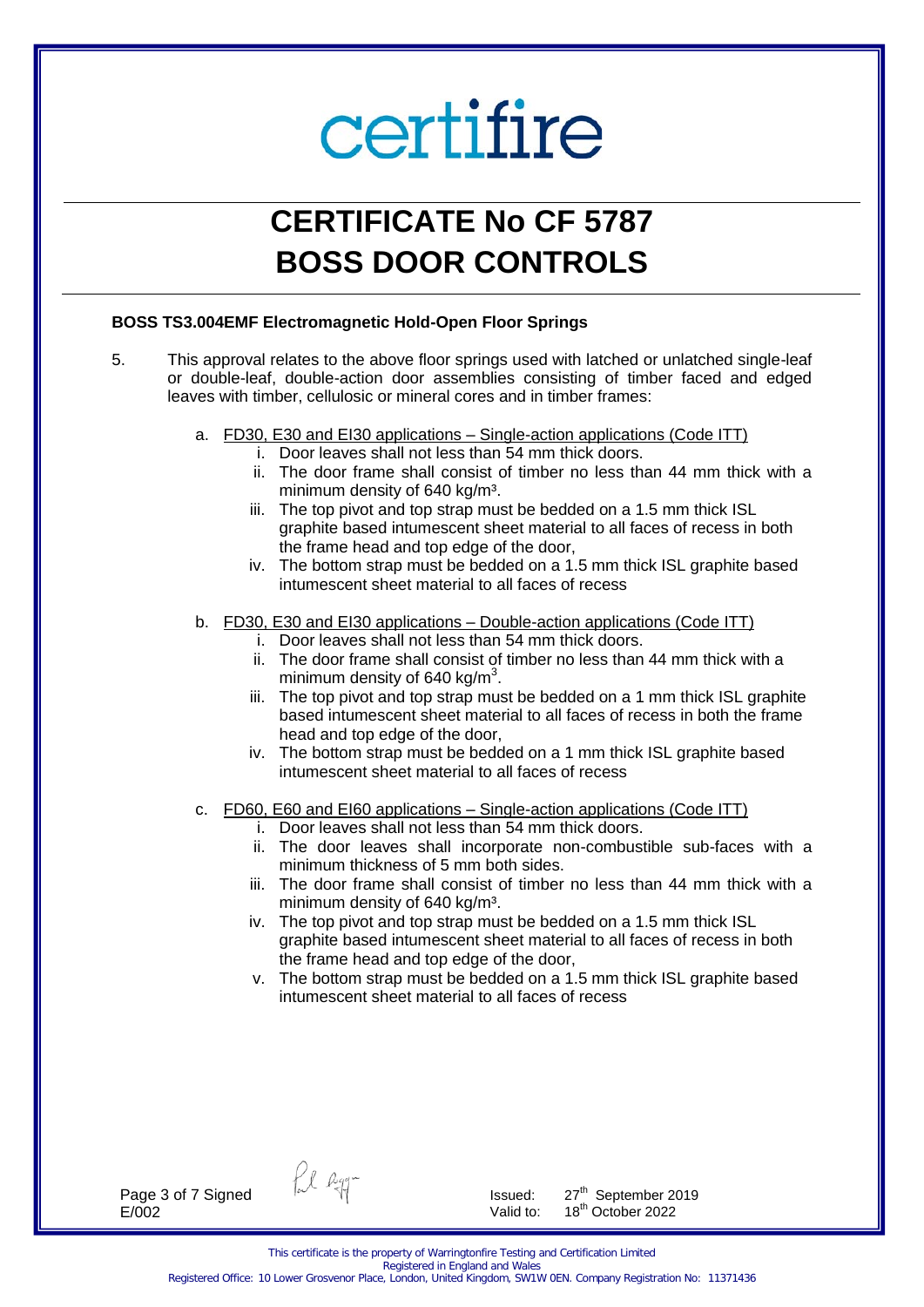### **CERTIFICATE No CF 5787 BOSS DOOR CONTROLS**

#### **BOSS TS3.004EMF Electromagnetic Hold-Open Floor Springs**

- d. FD60, E60 and EI60 applications Double-action applications (Code ITT)
	- i. Door leaves shall not less than 54 mm thick doors.
	- ii. The door leaves shall incorporate non-combustible sub-faces with a minimum thickness of 5 mm both sides.
	- iii. The door frame shall consist of timber no less than 44 mm thick with a minimum density of 640 kg/m<sup>3</sup>.
	- iv. The top pivot and top strap must be bedded on a 1 mm thick ISL graphite based intumescent sheet material to all faces of recess in both the frame head and top edge of the door,
	- v. The bottom strap must be bedded on a 1 mm thick ISL graphite based intumescent sheet material to all faces of recess

*Note: Failure to install the intumescent protection will invalidate this certificate.* 

- 6. This approval relates to the TS3.004EMF floor springs used with latched or unlatched single-leaf or double-leaf, single-action door assemblies consisting of insulated or uninsulated metal door assemblies in metal frames with or without intumescent seals having a fire resistance up to 240 minutes (Code IMM/MM):
	- i. Door leaves shall have a minimum thickness of 45 mm for up to 240 minute applications.
	- ii. No additional intumescent protection is required.
- 7. The above floor springs and accessories may only be fitted to previously tested door assemblies when fitted in the manner described in this certificate and when particular aspects of the door assembly are maintained.
- 8. Accessories shall only be fitted using the fixings supplied by the floor spring manufacturer. Regard should be paid to the maximum door mass permitted to be used with the floor spring (see classifications).
- 9. The doorset shall be installed in accordance with BS 8214.
- 10. The approval relates to ongoing production. Product and/or its immediate packaging is identified with the manufacturer's name, the product name or number, the CERTIFIRE name or name and mark, together with the CERTIFIRE certificate number and application where appropriate.

Page 4 of 7 Signed E/002

fil Ryg-

Issued: 27<sup>th</sup> September 2019 Valid to:  $18^{th}$  October 2022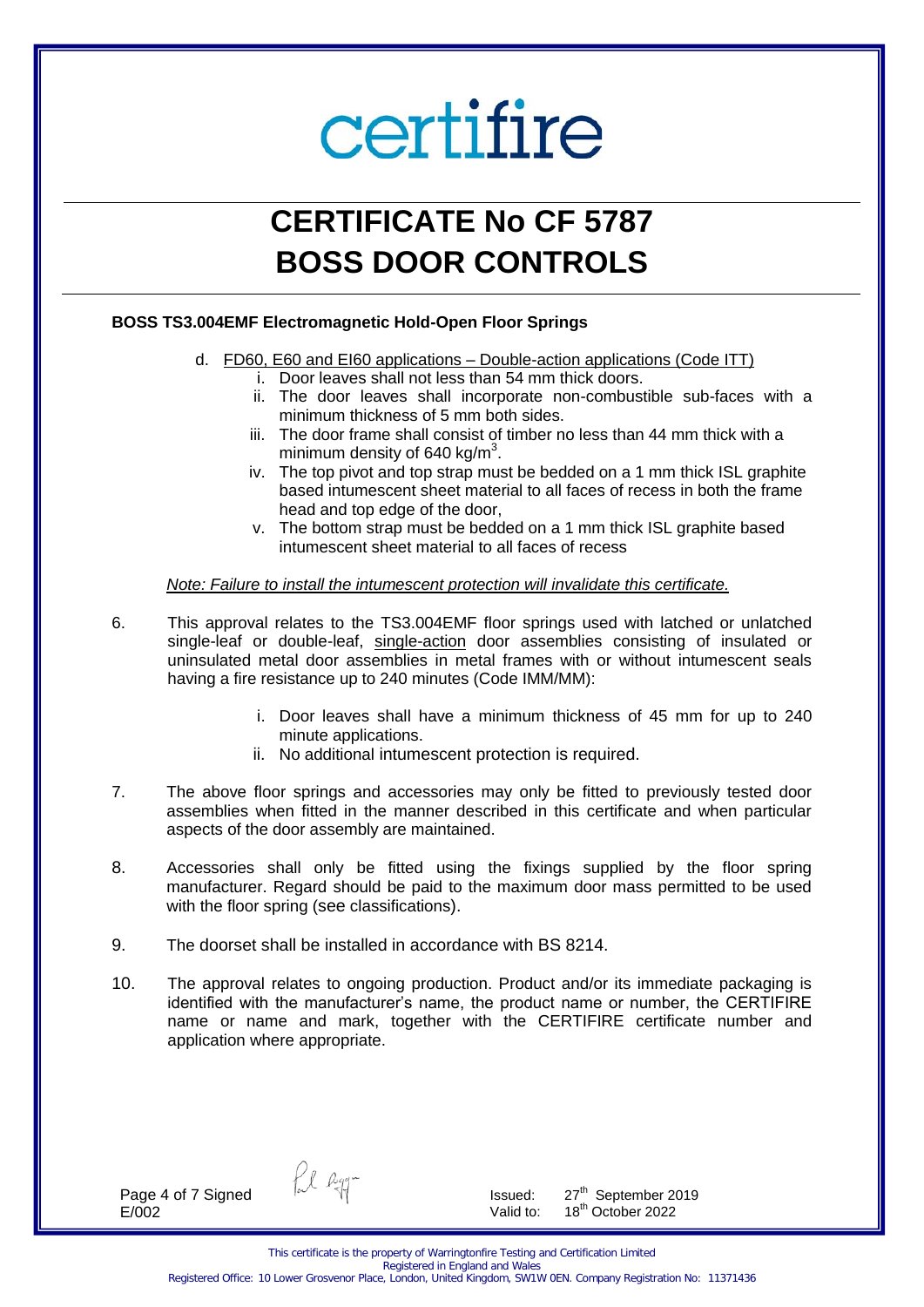### **CERTIFICATE No CF 5787 BOSS DOOR CONTROLS**

#### **BOSS TS3.004EMF Electromagnetic Hold-Open Floor Springs**

11. The following table shows acceptable doorsets types and fire resistance periods approved for all floor spring models:

|               | <b>Approved Door Type</b> |            |                |           |            |  |
|---------------|---------------------------|------------|----------------|-----------|------------|--|
| <b>Class</b>  | <b>ITT</b>                | <b>ITM</b> | <b>ITC</b>     | <b>MM</b> | <b>IMM</b> |  |
| <b>FD20</b>   |                           | ×          | ×              | $^\star$  |            |  |
| <b>FD30</b>   |                           | ×          | $\pmb{\times}$ |           |            |  |
| <b>FD60</b>   |                           | ×          | $\pmb{\times}$ |           |            |  |
| <b>FD90</b>   | $\pmb{\times}$            | ×          | $\pmb{\times}$ |           | *          |  |
| <b>FD120</b>  | $\boldsymbol{\mathsf{x}}$ | ×          | $\pmb{\times}$ |           |            |  |
| $E$ 20        | ✓                         | ×          | ×              |           |            |  |
| <b>EI 20</b>  |                           | ×          | ×              |           |            |  |
| E 30          |                           | ×          | ×              |           |            |  |
| <b>EI 30</b>  |                           | ×          | ×              | *         |            |  |
| E 60          |                           | ×          | ×              | $^\star$  |            |  |
| <b>EI 60</b>  |                           | ×          | ×              | $^\star$  |            |  |
| E 90          | ×                         | ×          | $\pmb{\times}$ |           |            |  |
| <b>EI 90</b>  | ×                         | ×          | $\pmb{\times}$ | $^\star$  |            |  |
| E 120         | ×                         | ×          | $\pmb{\times}$ | *         |            |  |
| <b>EI 120</b> | ×                         | ×          | ×              | *         | ′∗         |  |
| E 240         | ×                         | ×          | ×              | $^\star$  | $^\star$   |  |
| <b>EI 240</b> | ×                         | ×          | ×              | $^\star$  | $^\star$   |  |



**\***

**-** approved

- **-** Not approved
- **-** Single-action MM/IMM doorsets only

Page 5 of 7 Signed E/002

fil agg-

Issued:  $27^{th}$  September 2019 Valid to: 18<sup>th</sup> October 2022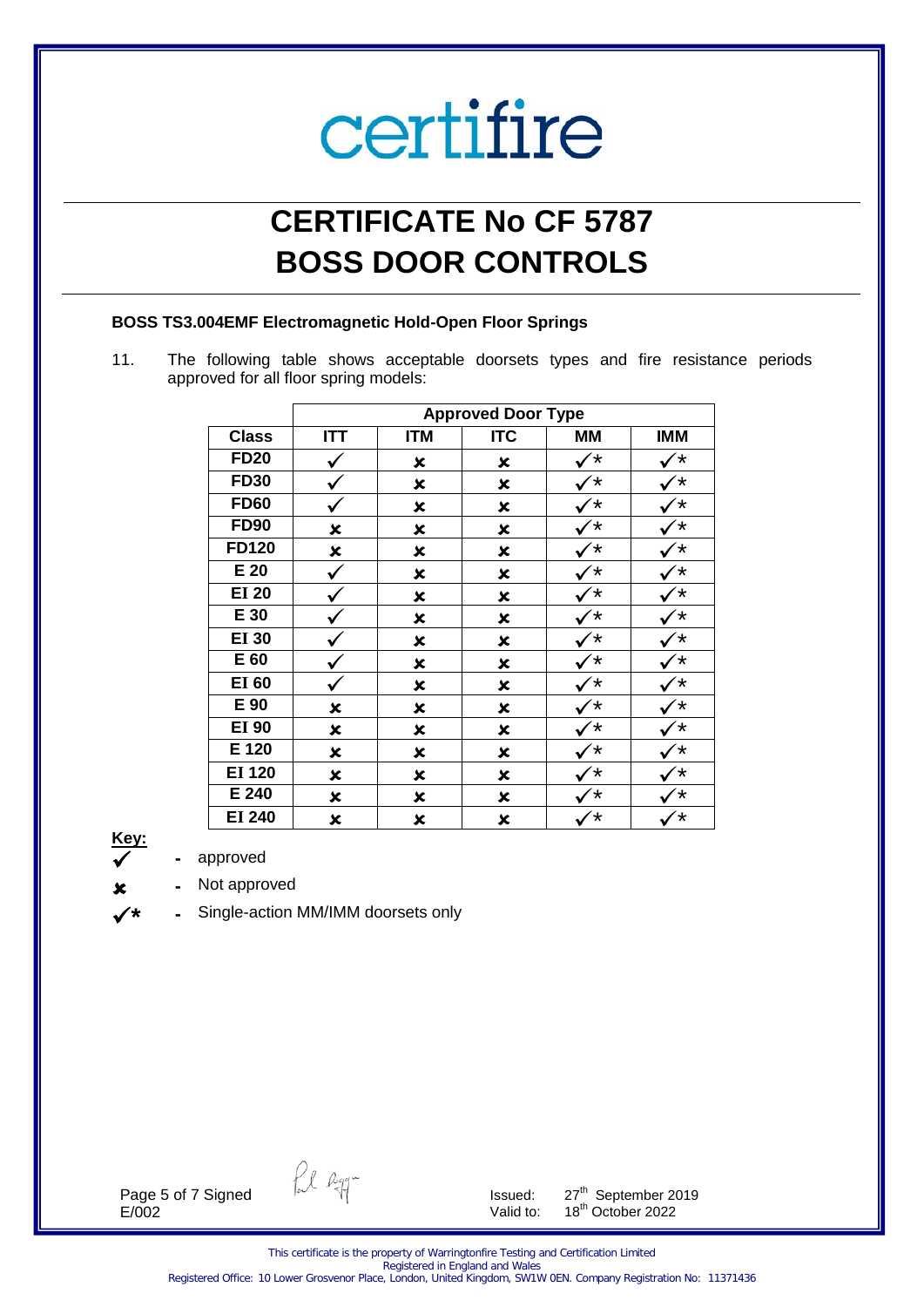### **CERTIFICATE No CF 5787 BOSS DOOR CONTROLS**

#### **BOSS TS3.004EMF Electromagnetic Hold-Open Floor Springs**

12. Doors are classified as the following types:

**Type MM -** 20 minute to 240 minute doorsets that consist of metallic leaves in metallic frames that do not contain intumescent materials in the frame to leaf gap.

**Type IMM -** 20 minute to 240 minute doorsets that consist of metallic leaves in metallic frames that contain intumescent materials in the frame to leaf gap.

**Type ITT -** 20 minute to 120 minute doorsets containing intumescent seals and consisting of non-metallic faced and edged leaves hung in timber frames

**Type ITM -** 20 minute to 120 minute doorsets containing intumescent seals and consisting of non-metallic faced and edged leaves hung in metal frames.

**Type ITC -** 20 minute to 120 minute doorsets containing intumescent seals and consisting of non-metallic faced and edged leaves hung in proprietary composite frames, of which the principal material is other than timber or metal but which may include any other materials.

#### **Scope of Approval:**

The following accessories are specifically approved for use with the listed floor springs:

| <b>Reference</b> | <b>Description</b>                 |
|------------------|------------------------------------|
| X050             | Cover plates.                      |
| X051             | Single action fitting strap, 16mm. |
| X052             | Single action fitting strap, 25mm  |
| X053             | Single action top centre, 16mm     |
| X054             | Single action top centre, 25mm     |
| X055             | Double action fitting strap.       |
| X056             | Double action top centre           |

#### **Classification codes**

The above approval provides the following classifications for the TS3.004EMF electromagnetic hold-open floor spring (double-action and single-action):

|--|--|

*Note: power ratings shall be appropriate to the leaf sizes subject to a minimum size 3 (as specified in BS EN 1154 and EN1155).* 

Page 6 of 7 Signed E/002

Issued: 27<sup>th</sup> September 2019 Valid to: 18<sup>th</sup> October 2022